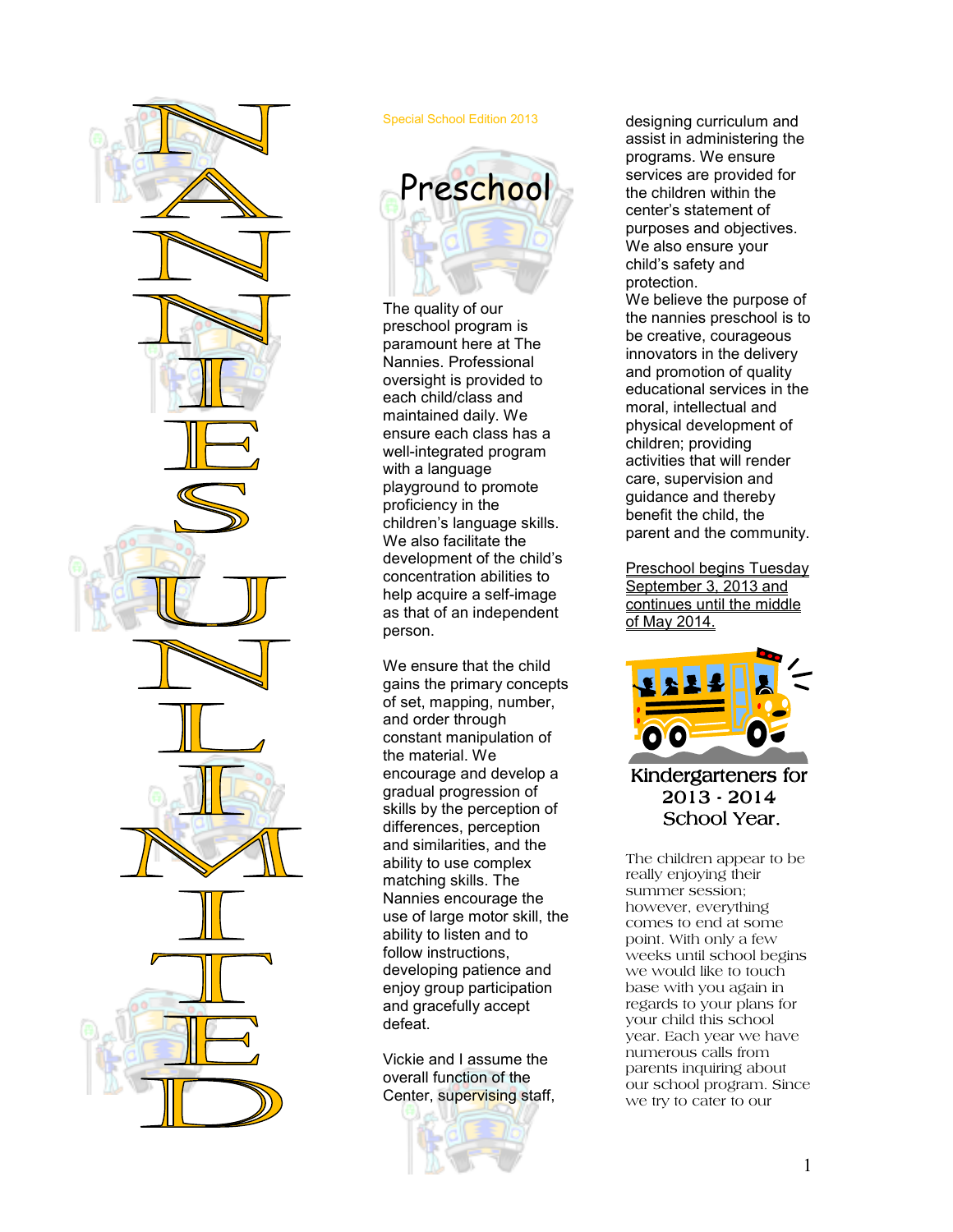current parents, we need to know how many children will continue attending the Center this fall. This information will help us route vans and know if we can accommodate children who do not attend at this time. We have some "new" schoolers (kindergartners) so we need to review things that are specific to children in school. If your child rides the bus: the first week or so of school, we assign an older child to your kindergartner to assure they get on and off of the bus at the right place. This seems to work really well. If your child attends Four Mile Elementary the bus picks the children up at approx. 8:20 am at the entrance of the Center's parking lot.

If your child attends Delaware, Willowbrook, Altoona or Clay Elementary the bus picks the children up at approx. 7:40 am Runnells at approx. 8:00 am.

Our staff attends to the children while they wait for the bus.

Every Wednesday the children of Four Mile get out of school at 1:50 pm and return to the entrance of our parking lot at approx. 2:00 pm. Willowbrook, Centennial, Altoona, Clay and Delaware schools return to the Center at approx 2:15-2:30 pm. and Runnells at approx. 2;20 pm.

Again, our staff waits for them as they disembark from the bus and into the building.

On Monday, Tuesday, Thursday, and Friday children will return from school at approximately 4:00 pm

If your child attends Pleasant Hill, our staff will take your child(ren) to and from school in one of our vans. All vans have appropriate restraint systems in place. We will immediately notify you if your child is not available to be picked up by our van or is not delivered by the bus after school.

Please continue to use the Schooler's (Hornets) communication sheet located under the bulletin board in the main lobby for any communication you need to convey to your child's before or after school teacher. This communication sheet is reserved for school aged children only. Our teacher's will initial the sheet after they read it to let you know they read it.

The rate for the before and after school program is **\$78.00/wk/child**. This rate includes an after school snack, transportation to and from school and a "spot" at the Center for various reasons, such as no school day or days when the children get out of school early. If the children do not have school on a particular day there is an additional

### <mark>\$35.00 drop in charge</mark>

We post "sign up sheets" for scheduled "no school days" on the Hornet's Bulletin Board to assist us with staffing and food prep. If you sign your school age child up you must prepay for the day. If there is more than one day of "no school", your rate never exceeds the weekly rate of

**\$115.00/wk**. The rate for before and after school is

<mark>\$58.00/wk/child</mark>. If you request your child to come during breaks only, you will need to call well before each break to check if there is an opening available. To ensure your child's fall reservation, you will need to complete and return the registration form (Those have been provided to you in your child's cubby.)

# Preschool 2013-2014.

Just a reminder that The Nannies Unlimited Child Center and Preschool Inc. preschool program begins the **first Tuesday after Labor Day, September 3, 2013 and continues through until the middle of May 2014.** 

Classes will be held 8:30 a.m. until 11:00 a.m., Monday through Friday.

Children who turn three years of age **PRIOR** to September 15, will participate in our "Ladybug" preschool program and those children who have turned the age of four **PRIOR** to September 15, will participate in our "Firefly" preschool program.

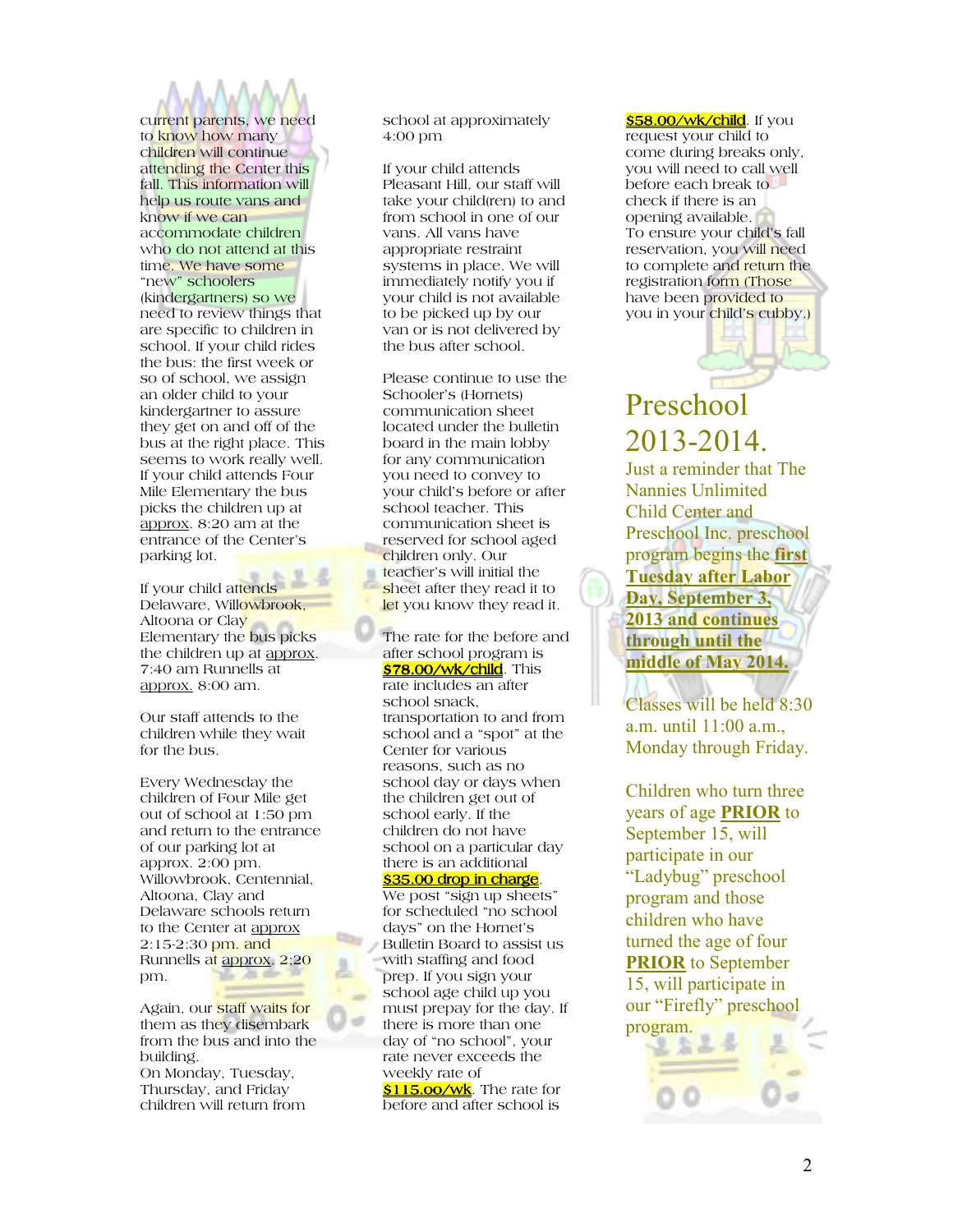# G SCHOOL RIJE **The Preschool Teachers will make the children's room changes on Tuesday August 20, 2013.**

Parents, when picking your child up from daycare this day, please go to their **new** assigned room. The Ladybug room is located in the lower level of the preschool building and the Fireflies are located on the main floor in the preschool building**. On August 21, 2013 parents may begin taking their "preschooler" to their appropriate room.**



# **Preschool Supplies**:

One of our goals here at The Nannies is to help parents decrease stress levels thereby allowing them an increase in quality time spent with their children. One of the ways we are attempting to decrease stress and ensure each student has the appropriate materials necessary to be organized and ready to learn, The Nannies Unlimited Child Center and Preschool Inc.

will again purchase all preschool supplies necessary for students in the **Ladybug** (3-4 year old room and the **Fireflies** (4-5 year old room) **The cost of this supply packet is \$25.00 per preschooler.** Please make your payment **PRIOR to Friday August 9, 2013.** This will allow us time to formulate the supplies in time for the first day of preschool. You may include this payment with your weekly tuition. Please make note that you have included this with your payment.



Annual Re-Registration Fees are Due!

It's that time of year again when your **\$35.00/child annual re-registration fee is due.** You can submit those payments along with your weekly tuition. **These fees will be due by Friday August 9, 2013.** 

**We appreciate all of the support you have shown The Nannies and continue to believe we have a wonderful parents, family and friends.** 



We would like to tell our parent's and family members how much we appreciate them. You are very special and we thank you for sharing your children with us. It is our privilege to get to know each of you and watch your children develop and grow physically,

developmentally and emotionally.

Your generosity and support has been overwhelming since we opened our doors. Your continued donations are wonderful and the children use those items daily.

If we have forgotten to properly thank you please forgive us, it is not our intention to exclude anyone.